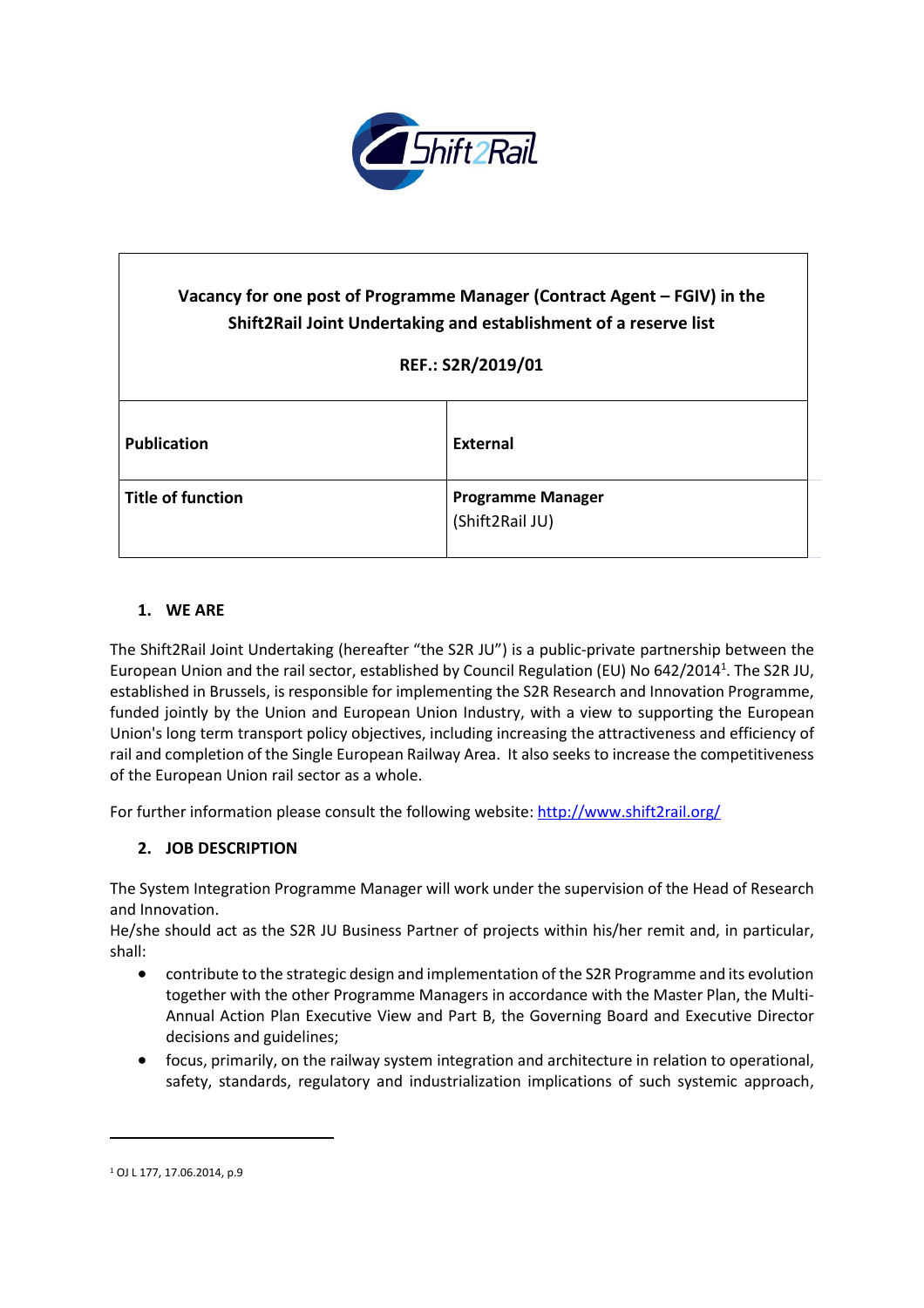built upon digitalization, new IT technologies, data, etc. and in general all relevant S2R successful R&I results;

- ensure continuous coordination of her/his work with the other Programme Managers, in particular IP2, and build consensus among S2R Members and stakeholders;
- be accountable for planning, reviewing, monitoring and closure of the projects within her/his portfolio, ensuring consistency with the Multi-Annual Action plan and the S2R JU overall Programme;
- support the evaluation process of received proposals or tenders following S2R calls;
- draft reports, relevant project documents, etc. as needed for the performance of her/his tasks;
- represent, as delegated by the Executive Director, or the Head of Unit for Research and Innovation the JU in meetings with the European Commission, ERA, national authorities, industry members, etc. ;
- support the S2R JU Communications to implement the technical dissemination and communication of S2R JU results;
- execute any other tasks as deemed necessary in the interest of the service.

#### **3. WE LOOK FOR:**

#### **A) Eligibility criteria**

Candidates will be considered eligible for selection on the basis of the following formal criteria to be fulfilled by the deadline for applications:

1. To have a level of education which corresponds to completed university studies of at least three years attested by a diploma;

2. To have a thorough knowledge of one of the official Community languages and a satisfactory knowledge of a second of these languages to the extent necessary to perform his/her duties;

- 3. Be a national of a Member State of the European Union;
- 4. To be entitled to his or her full rights as a citizen;

5. To have fulfilled any obligations imposed by the applicable laws concerning military service;

- 6. To meet the character requirements for the duties involved;
- 7. To be physically fit to perform the duties linked to the post. $2$

#### **B) Selection criteria**

 $\overline{a}$ 

Successful candidates should have:

#### *1) Essential qualifications and experience*

- At least 3 years professional experience<sup>3</sup> acquired in positions involving tasks similar to those identified in the job description of the post;
- Very good command of both written and spoken English;

 $^2$  Before the appointment, a successful candidate shall be medically examined by one of the European Institutions' medical officers in order that Shift2Rail may be satisfied that he/she fulfils the requirement of article 28 (e) of the Staff Regulations of the Officials of the European Communities.

 $3$  Professional experience is counted only from the date the candidate obtained the diploma required for being eligible.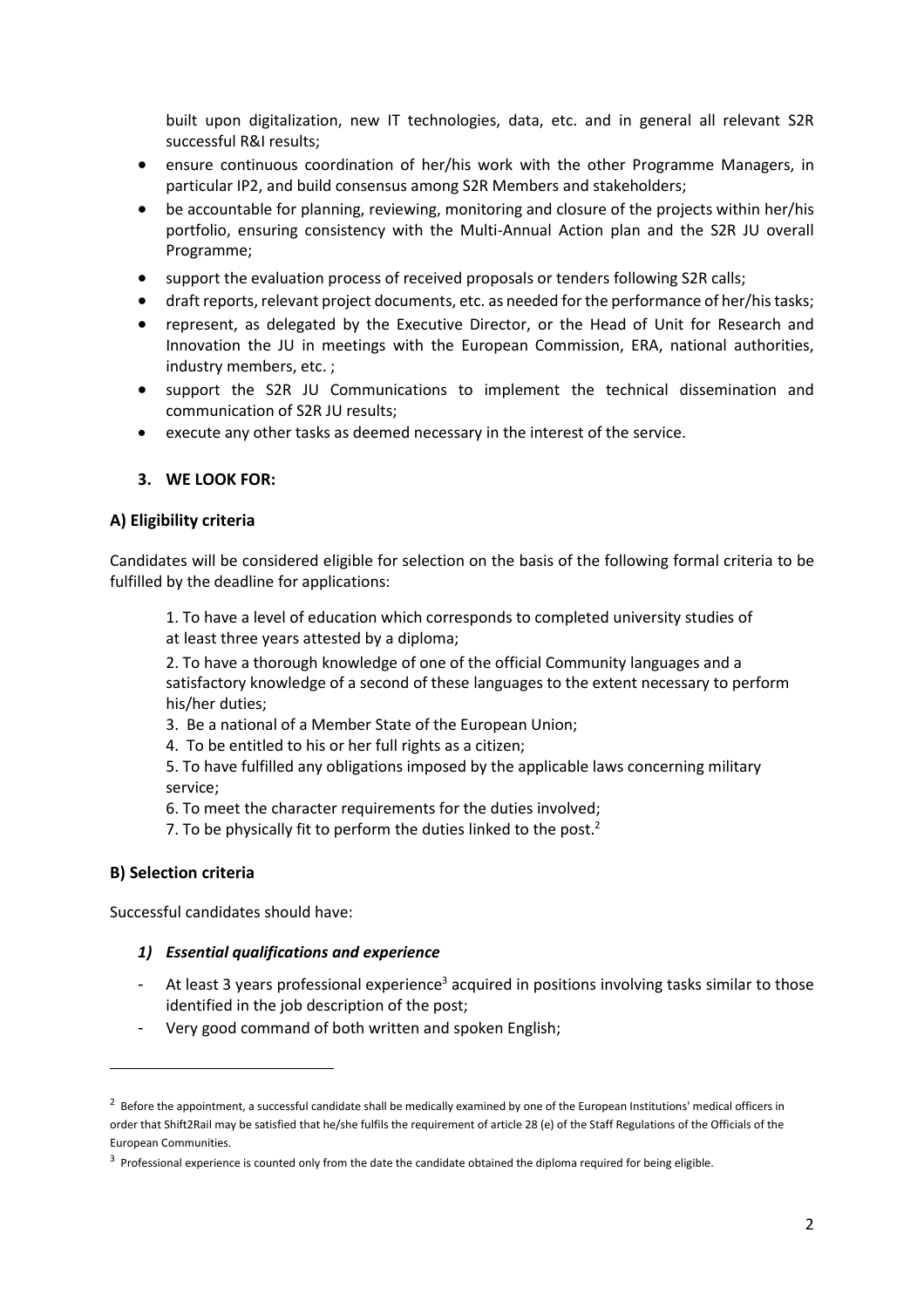# *2) Advantageous qualifications and experience*

- Experience in railways' operations and system integration, developed within an infrastructure manager, railway operator or railway systems' supplier in particular in relations to signalling and communication systems, data modelling, Information Technologies, etc.;

# *3) Behavioral competences*

- Motivation open and positive attitude;
- Excellent planning and organizational skills;
- Team player;
- Self-control under pressure in demanding situations and ability to handle many simultaneous tasks;
- Excellent communication and negotiation skills;
- High sense of discretion and confidentiality.

# **4. INDEPENDENCE AND DECLARATION OF INTERESTS**

The Programme Manager will be required to make a declaration of commitment to act independently in the public interest and to make a declaration in relation to interests which might be considered prejudicial to his/her independence.

# **5. SELECTION PROCEDURE**

The selection procedure includes the following steps:

## *5.1 Assessment of applications*

- Applications must be complete and validly submitted by the closing date for applications as specified in section 10. Applications that do not meet the above criteria will be rejected. If, at any stage in the procedure, it is established that the information application is incorrect, the applicant will be disqualified from the selection;
- All eligible applications will be assessed by a Selection Committee in an objective, impartial and transparent manner and based on the selection criteria defined in this vacancy notice only.

## *5.2 Interview and written tests*

- Only the best-qualified candidates, i.e. those who obtained the highest number of points within the assessment of applications, will be short-listed for a written test and an interview;
- Applicants invited to an interview will receive an email invitation, with the date, time and location of the interview;
- During the interview, the Selection Committee will examine each candidate's profile and will assess their relevancy to the post against the criteria defined in Section 3.b above. The minimum threshold to pass the written test and the interview is 50% of the total points allocated to each one of them. Passing the written test and the interview does not guarantee inclusion on the reserve list;
- The interview and the written tests will be held in English. Native English speakers will be tested for their second language skills;
- Supporting documents (e.g. certified copies of degrees/diplomas, references, proof of experience etc.) should not be sent at this stage but must be submitted at a later stage of the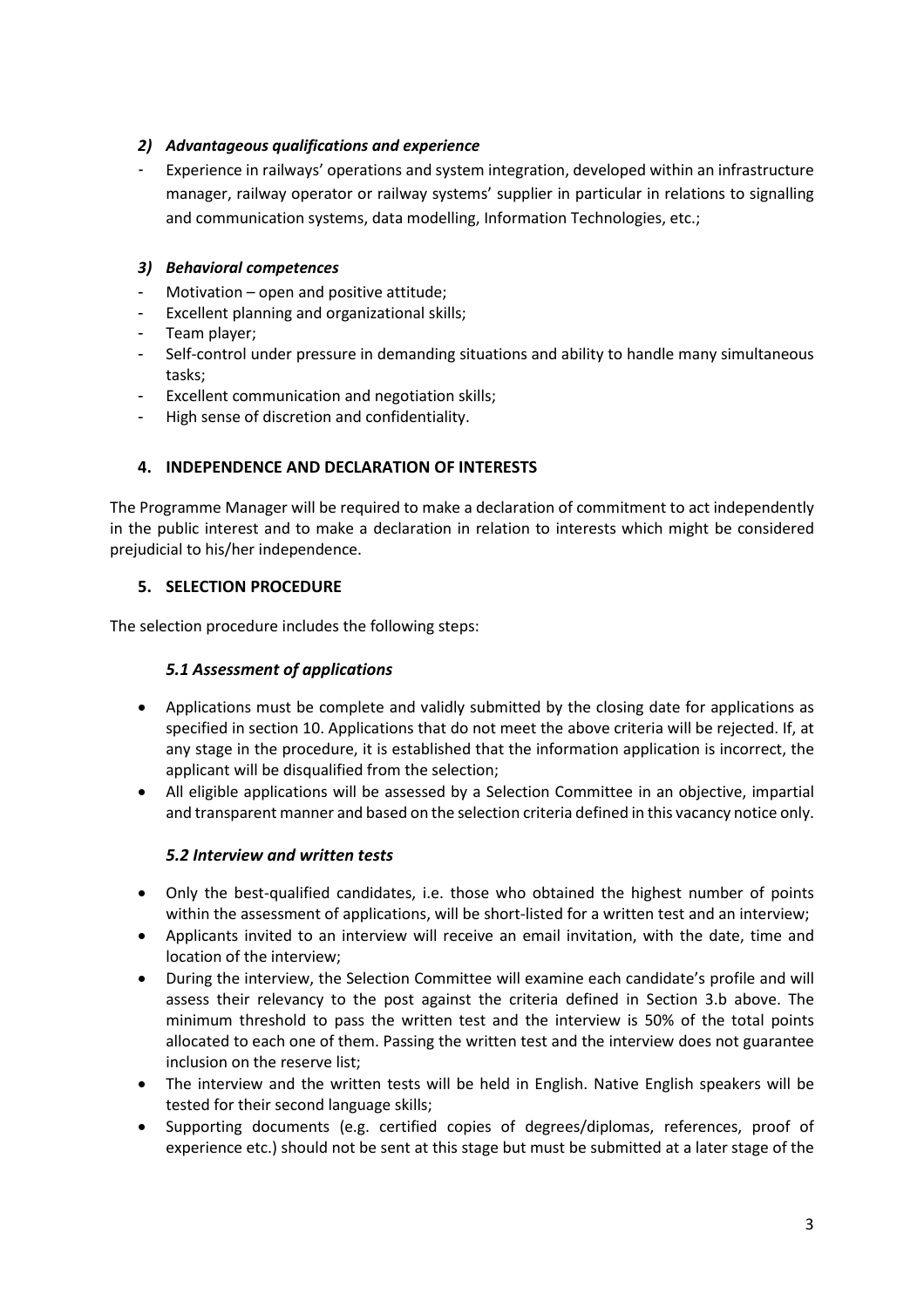procedure if requested. S2R JU has the right to disqualify applicants who fail to submit all the required documents.

## *5.3 Reserve list*

- Following the written tests and the interviews, the Selection Committee will recommend to the Appointing Authority the most suitable candidate(s) for the post to be placed on a reserve list. Inclusion on the reserve list does not guarantee recruitment. The maximum number of candidates to be put on the reserve list is set at 15;
- The reserve list will be presented to the Appointing Authority who may decide to convene a second interview and ultimately will appoint the successful candidate(s) to the post(s).

The reserve list will be valid until 31/12/2020. Its validity may be extended by the decision of the Executive Director.

# **6. EQUAL OPPORTUNITIES**

The S2R JU, as a European Union body, applies a policy of equal opportunities and non-discrimination in accordance with Article 1d of the Staff Regulations.

## **7. CONDITIONS OF EMPLOYMENT**

The successful candidates will be appointed by the Executive Director of the S2R JU as a Contract Agent FGIV pursuant to Article 3a of the Conditions of Employment of Other Servants of the European Union for a period of 3 years, which may be renewed.

Candidates should note the requirement under the Conditions of Employment of Other Servants for all new staff to complete successfully a probationary period.

The place of employment is Brussels, Belgium, where the Joint Undertaking is based.

The conditions of employment of contract staff under the terms of Article 3a of the CEOS can be consulted at the following address:

#### <http://eur-lex.europa.eu/LexUriServ/LexUriServ.do?uri=CONSLEG:1962R0031:20140101:EN:PDF>

**Expected starting date**: As soon as possible

## **8. PAY AND WELFARE BENEFITS**

The pay of staff members consists of a basic salary supplemented with specific allowances, including expatriation or family allowances. The provisions guiding the calculation of these allowances can be consulted in the Conditions of Employment of Other Servants available at the following address:

<http://eur-lex.europa.eu/LexUriServ/LexUriServ.do?uri=CONSLEG:1962R0031:20140101:EN:PDF>

Salaries are exempted from national tax, instead a Community tax at source is paid.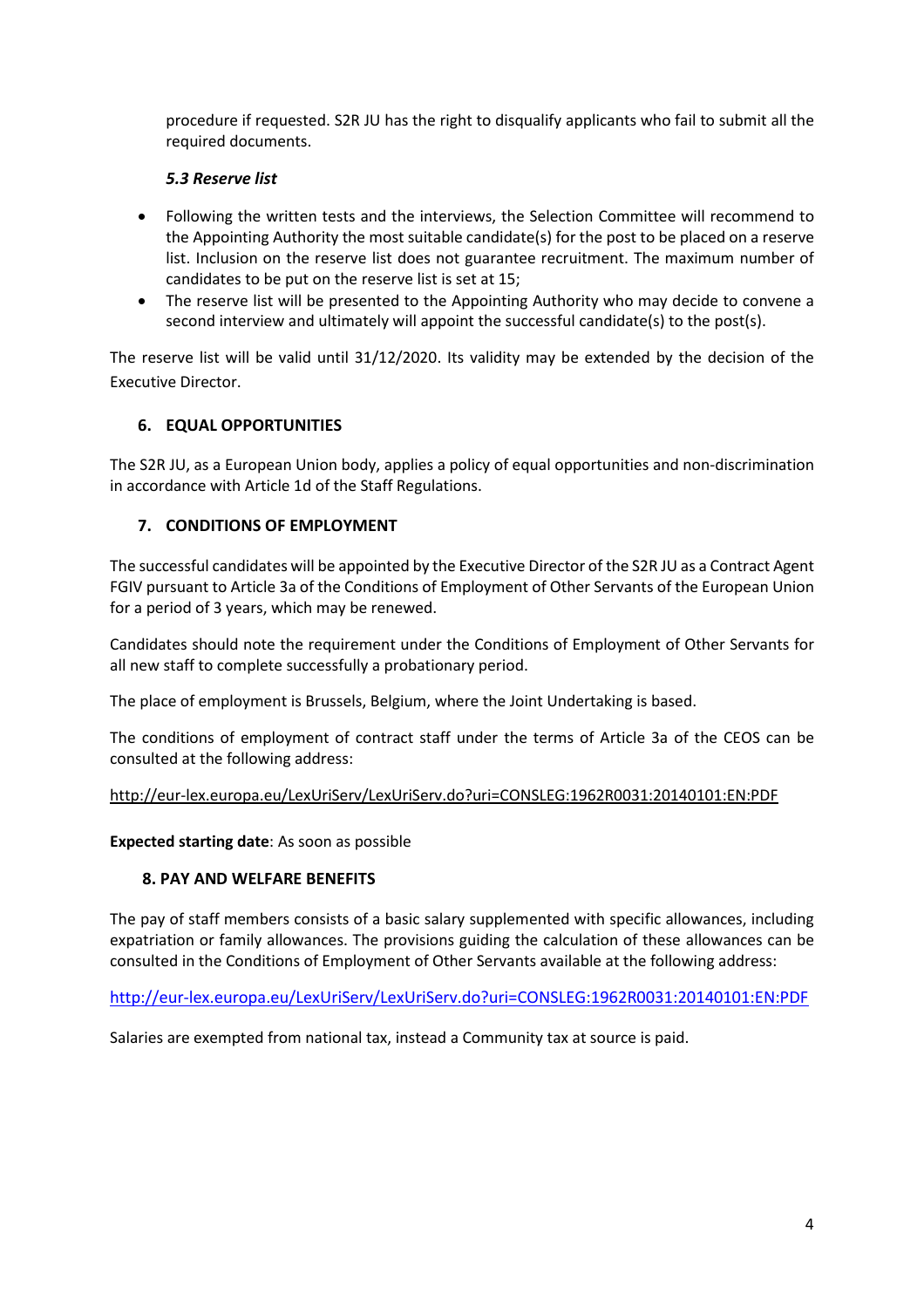#### **9. APPLICATION PROCEDURE**

For applications to be valid, candidates must submit:

- a detailed and updated **curriculum vitae** in European CV format<sup>4</sup> in English<sup>5</sup>. The CV must imperatively refer to the job requirements as listed in the present vacancy notice and reflect how, in the candidate's view, she/he holds the skills and competences mentioned therein. Applications that are incomplete will be disqualified.
- a letter of motivation<sup>6</sup> (1 page maximum) in English<sup>7</sup> explaining why the candidate is interested in the post and what her/his added value would be if selected, in relation to the job requirements listed in the present vacancy notice .

Applications should be sent by email to [jobs@s2r.europa.eu](mailto:jobs@s2r.europa.eu) with the following subject line '**SURNAME\_Firstname\_S2R.2019.01'** (the same structure is to be used for the CV and letter of motivation e.g. 'SURNAME\_Firstname\_S2R.2019.01\_CV')

In order to facilitate the selection process, all communications to candidates concerning this vacancy will be in English.

If at any stage in the procedure it is established that any of the information a candidate provided is incorrect, the candidate in question will be disqualified.

#### **10. CLOSING DATE**

Applications must be sent no later than **28/02/2019**, **17h Brussels time**. Applications sent after the deadline will not be considered.

## **11. IMPORTANT INFORMATION FOR APPLICANTS**

Applicants are reminded that the work of the selection committee is confidential. It is forbidden for applicants to make direct or indirect contact with members of this committee, or for anybody to do so, on their behalf.

#### **12. REQUEST FOR REVIEW AND APPEAL PROCEDURES**

Applicants who consider that their interests have been prejudiced by any decision related to the selection procedure can take the following actions:

#### **Requests for review**

1

The applicant may submit a request for review in writing to the Selection Committee stating the reasons for the request. Any arguments must be based on information provided in the application form, no subsequent information can be taken into account.

Request for review can be submitted either by email or by post. In both cases, request for review has to be submitted **within 10 days of the date written on the notification on the decision**. The date of

<sup>4</sup> English CV template and guidelines available at following link: [http://europass.cedefop.europa.eu/documents/curriculum](http://europass.cedefop.europa.eu/documents/curriculum-vitae/templates-instructions)[vitae/templates-instructions](http://europass.cedefop.europa.eu/documents/curriculum-vitae/templates-instructions)

<sup>&</sup>lt;sup>5</sup> The Selection Committee will ensure that no undue advantage is given to native speakers of this language

<sup>6</sup> Candidates are kindly requested to avoid repeating the information already provided in their CV.

<sup>&</sup>lt;sup>7</sup> The Selection Committee will ensure that no undue advantage is given to native speakers of this language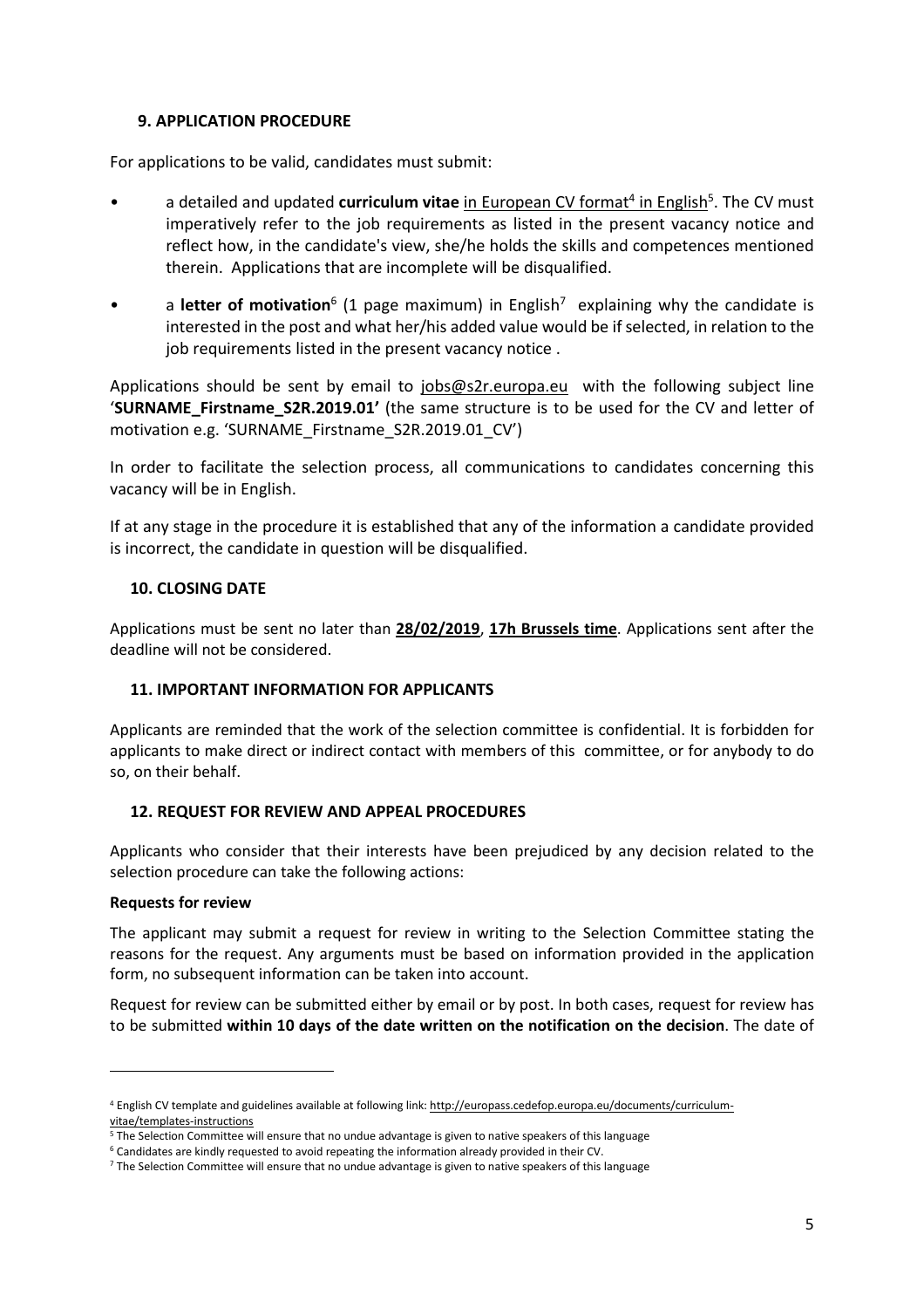the email or postmark will be evidence of timely submission. Please indicate the name used in your application clearly in all correspondence.

a) *Submission by email*: Request for review can be sent to [jobs@s2r.europa.eu](mailto:jobs@s2r.europa.eu)

You are requested to clearly indicate the selection title and reference number in the subject line.

b) *Submission by post*: Request for review can be sent to the below address: Shift2Rail Joint Undertaking [Title and reference number of the selection] Human Resources Department Avenue de la Toison d'Or, 56-60 B-1060 Brussels Belgium The envelope should be clearly marked "PRIVATE AND CONFIDENTIAL – NOT TO BE OPENED BY THE MAIL SERVICE".

#### **Appeal procedure**

▪ Within three months of the date written on the notification of the decision, the applicant may lodge a complaint under Article 90(2) of the Staff Regulations of Officials of the European Union and Conditions of employment of other servants of the European Union, at the following address by registered mail only :

Shift2Rail Joint Undertaking Human Resources Department [Title and reference number of the selection] Avenue de la Toison d'Or, 56-60 B-1060 Brussels Belgium

The time limit for initiating this type of procedure starts to run from the time the candidate is notified of the action adversely affecting him/her.

▪ Within three months of the date written on the notification of the decision, the applicant may submit a judicial appeal under Article 270 of the Treaty on the Functioning of the EU (ex Art. 236 of the EC Treaty) and Article 91 of the Staff Regulations of Officials of the European Union to the General Court of the European Union:

General Court Rue du Fort Niedergrünewald L-2925 Luxembourg tel.: (+352) 4303 1 fax: (+352) 4303 2100 e-mail: [GeneralCourt.Registry@curia.europa.eu](mailto:GeneralCourt.Registry@curia.europa.eu) URL: [http://curia.europa.eu](http://curia.europa.eu/)

The time limits for initiating this type of procedure (see Staff Regulations as amended by Council Regulation (EC) No 723/2004 of 22 March 2004, published in Official Journal of the European Union L 124 of 27 April 2004 - [http://eur-lex.europa.eu\)](http://eur-lex.europa.eu/) start to run from the time you become aware of the act allegedly prejudicing your interests.

▪ make a complaint to the European Ombudsman: like all citizens of the European Union, an applicant can make a complaint to the: European Ombudsman

1 avenue du Président Robert Schuman